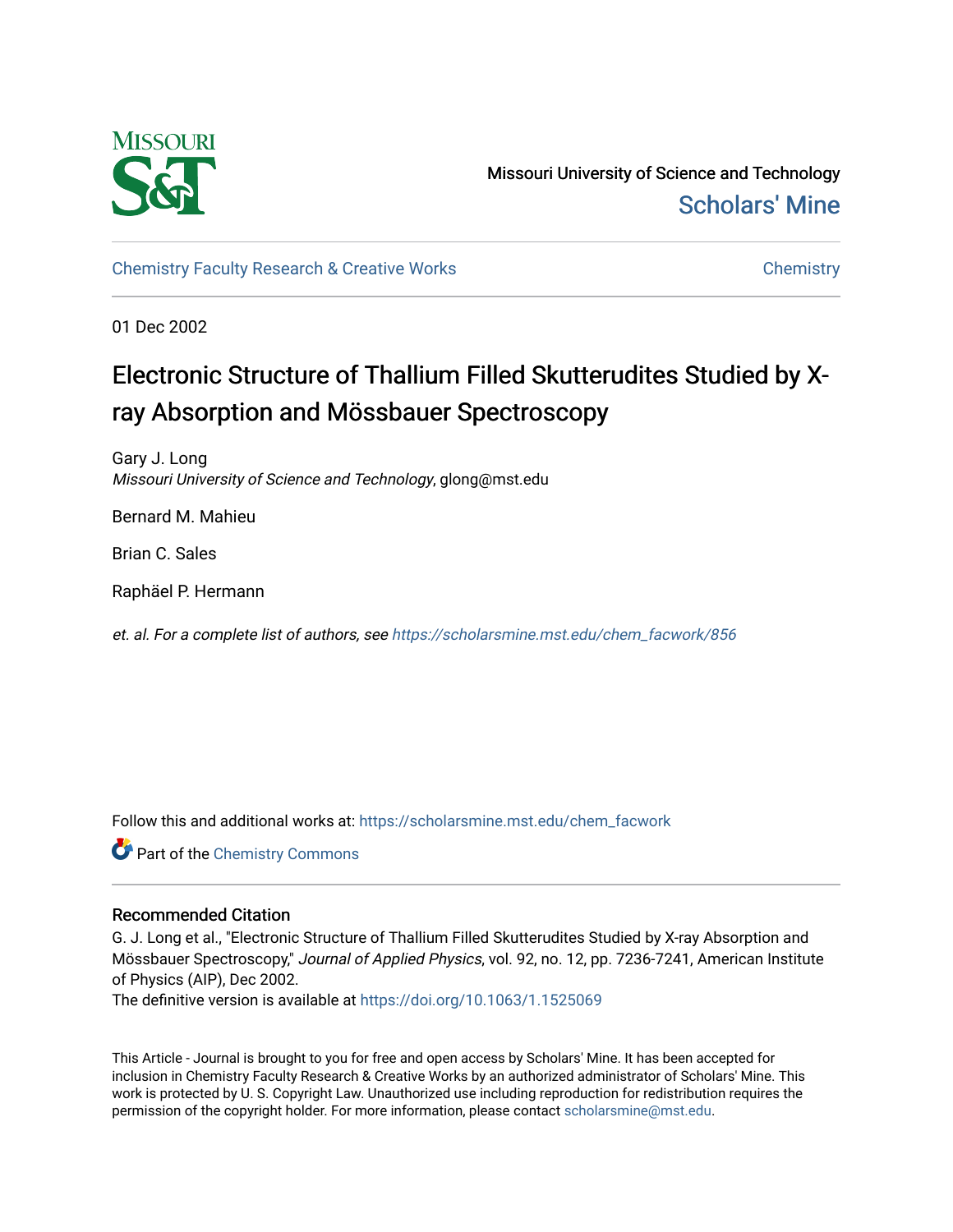# **Electronic structure of thallium filled skutterudites studied by x-ray absorption and Mo¨ ssbauer spectroscopy**

Gary J. Long<sup>a)</sup>

*Department of Chemistry, University of Missouri-Rolla, Rolla, Missouri 65409-010*

Bernard Mahieu

*Department of Chemistry, CSTR, Universite´ Catholique de Louvain, Place L. Pasteur, 1, B-1348 Louvain-la-Neuve, Belgium*

Brian C. Sales

*Solid State Division, Oak Ridge National Laboratory, Oak Ridge, Tennessee 37831*

Raphael P. Hermann and Fernande Grandjean<sup>b)</sup> *Department of Physics, B5, University of Lie`ge, B-4000 Sart-Tilman, Belgium*

(Received 6 September 2002; accepted 6 October 2002)

Thallium  $L_{\text{III}}$ -edge x-ray absorption and iron-57 and tin-119 Mössbauer spectral measurements have been carried out to probe the electronic structure of the three sites in the filled skutterudite  $Tl_xCo_{4-y}Fe_ySb_{12}$  and  $Tl_xCo_4Sb_{12-z}Sn_z$  compounds with a range of *x*, *y*, and *z* values. The thallium  $L_{\text{III}}$ -edge x-ray absorption spectra are independent of *x*, *y*, and *z* and are well reproduced by full multiple scattering calculations with a cluster with a radius of 8.5 Å centered on thallium. The iron-57 Mossbauer spectra consist of two doublets and the major component is assigned to iron on the cobalt sublattice in view of its hyperfine parameters. The origin of the minor component is uncertain and is tentatively assigned to either iron with thallium vacancies as next nearest neighbors or to iron in the voids. The tin-119 Mössbauer spectral hyperfine parameters clearly indicate that tin substitutes for antimony in the skutterudite structure. Further, the tin electronic configuration is very similar to that of antimony and is insensitive to the thallium content. © *2002 American Institute of Physics.* [DOI: 10.1063/1.1525069]

#### **I. INTRODUCTION**

The interesting and varied physical properties of the filled skutterudite family of compounds have, over the past ten years, prompted both theoretical<sup>1-4</sup> and experimental<sup>5-8</sup> work. Among these physical properties, the semiconducting  $5-7,9,10$  behavior and the low-thermal conductivity,  $6,7,10-13$  particularly of the rare-earth filled skutterudites, make them potential thermoelectric materials with many technological and commercial applications. The useful electronic and dynamic properties of the filled skutterudites, whose structure is based on that of  $CoSb<sub>3</sub>$ , is the result of the bonding of the atoms within this open framework structure. Thus, any improvement in their technologically important properties will proceed from a better understanding of the electronic structure of the different atoms within the filled skutterudites. Our previous studies<sup>14–16</sup> of  $Ce_{x}Co_{4-y}Fe_{y}Sb_{12}$ and  $Yb<sub>x</sub>Co<sub>4</sub>Sb<sub>12-z</sub>Sn<sub>z</sub>$  by both x-ray absorption and iron-57 and tin-119 Mössbauer spectroscopy, have characterized the electronic ground-state configuration of the rare-earth atom and the electronic structure of the iron and tin atoms.

More recently, the filling of the voids in the skutterudite structure with thallium<sup>17</sup> has been achieved. Because thallium has a formal valence of  $+1$ , iron or tin must replace some of the cobalt or antimony, respectively, to maintain charge neutrality. As a consequence, two series of thallium filled skutterudites,  $Tl_xCo_{4-y}Fe_ySb_{12}$  and  $Tl_xCo_4Sb_{12-z}Sn_z$ , have been prepared and characterized.<sup>17</sup> Exceptionally large atomic mean-square displacements have been observed for the thallium filling atoms and their ''rattling'' helps produce the large thermal resistivity observed for these filled skutterudites. Whereas the macroscopic properties of these two series of compounds have been carefully measured, $17$  their microscopic properties have not been investigated in detail. Hence, with the goal of elucidating the electronic structure of thallium, iron, and tin, we have carried out a thallium  $L_{\text{III}}$ -edge x-ray absorption study of these two series of compounds and an iron-57 and tin-119 Mössbauer spectral study of  $Tl_xCo_{4-y}Fe_ySb_{12}$  and  $Tl_xCo_4Sb_{12-z}Sn_z$ , respectively.

#### **II. EXPERIMENT**

The samples studied herein are the same as those previously synthesized.<sup>17</sup> The thallium  $L_{\text{III}}$ -edge x-ray absorption near-edge structure (XANES) spectra were obtained at 295 K on beamline 4-3 at the Stanford Synchrotron Radiation Laboratory, Stanford, California. The measurements were carried out in transmission mode with a Si(111)  $\phi = 90^\circ$ double-crystal monochromator using ion chambers filled with a mixture of nitrogen and helium and placed both in front and behind the sample. Harmonic contamination was minimized by detuning the monochromator. The spectra were recorded between 12.60 and 12.64 keV with a step of 10 eV and between 12.64 and 12.80 keV with a step of 0.35

a)Electronic mail: glong@umr.edu

<sup>&</sup>lt;sup>b)</sup>Electronic mail: fgrandjean@ulg.ac.be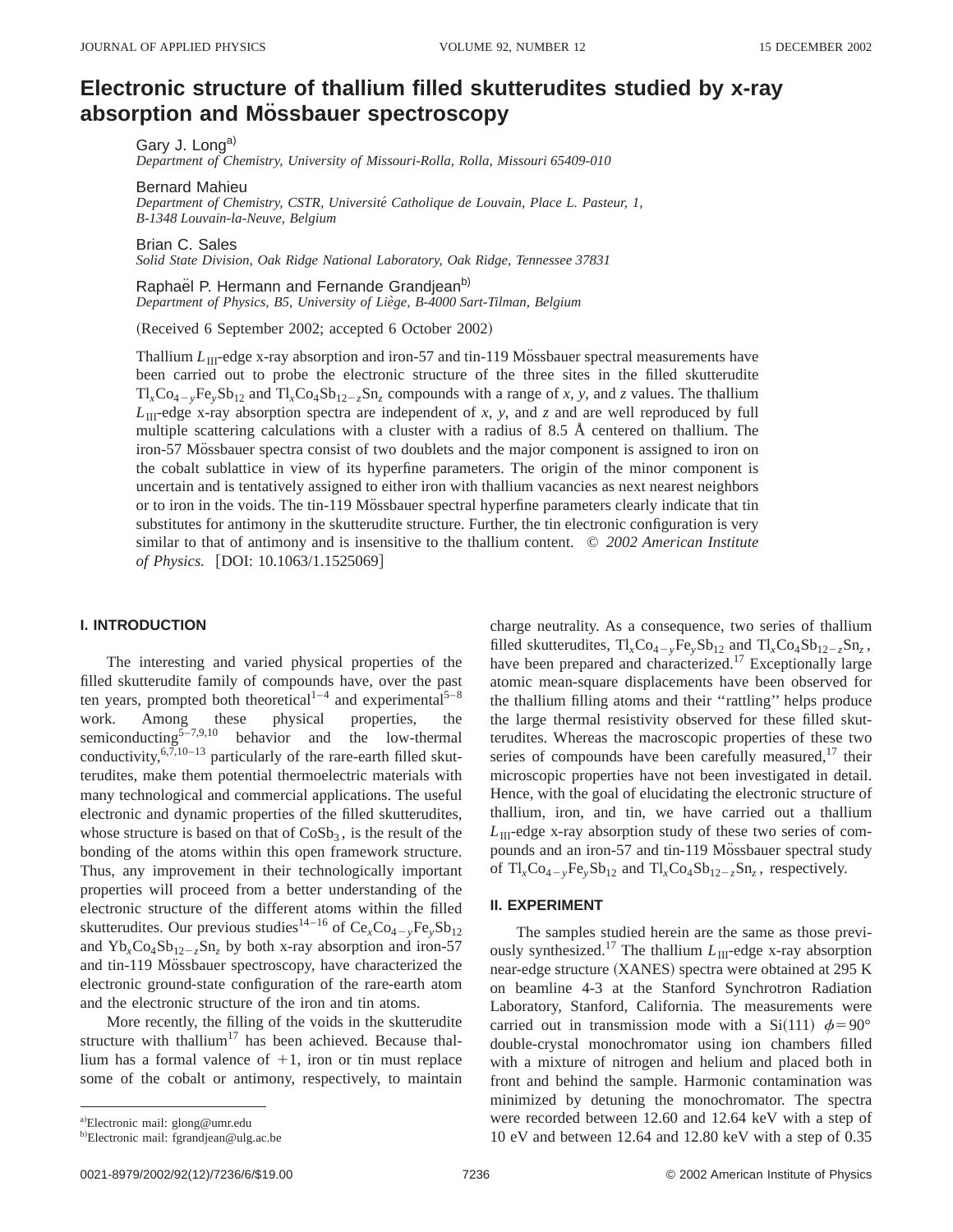eV. The *K*-edge absorption spectrum of a thin lead foil was used for energy calibration. The absorbance of the XANES spectra have been normalized at the highest absorption peak.

The iron-57 Mössbauer spectra of  $Tl_{0.8}Co_3FeSb_{12}$  and  $Tl_{0.5}Co_{3.5}Fe_{0.5}Sb_{12}$  were measured at 90 and 295 K on a constant-acceleration spectrometer which was calibrated at room temperature with  $\alpha$ -iron foil. The iron-57 Mössbauer spectra were obtained with a room-temperature cobalt-57 rhodium matrix source and the isomer shifts are reported relative to room-temperature  $\alpha$ -iron foil. The absorber thicknesses were  $\sim$ 30 mg/cm<sup>2</sup> and the samples were dispersed in boron nitride. The spectra were fit as discussed in Sec. IV and the resulting isomer shifts, quadrupole splittings, and linewidths are accurate to  $\pm 0.005$  mm/s.

The tin-119 Mössbauer spectra of  $Tl_{0.5}Co_4Sb_{11.5}Sn_{0.5}$ ,  $Tl_{0.95}Co_4Sb_{11.25}Sn_{0.75}$ , and  $TlCo_4Sb_{11}Sn$  were measured at 83 K on a constant-acceleration spectrometer which was calibrated at room temperature with  $\alpha$ -iron foil. The tin-119 spectra were obtained with a room-temperature tin-119*m*  $CaSnO<sub>3</sub>$  matrix source and the isomer shifts are reported relative to room-temperature  $CaSnO<sub>3</sub>$ . The absorber thicknesses were  $70 \text{ mg/cm}^2$  and the samples were dispersed in boron nitride. The spectra were fit with a symmetric quadrupole doublet and the resulting isomer shifts, quadrupole splittings, and linewidths are accurate to  $\pm 0.02$  mm/s.

#### **III. THALLIUM L<sub>III</sub>-EDGE XANES SPECTRAL RESULTS**

The 295 K thallium *L*<sub>III</sub>-edge XANES spectra for several of the  $Tl_xCo_{4-y}Fe_vSb_{12}$  and  $Tl_xCo_4Sb_{12-z}Sn_z$  compounds are shown in Fig. 1. To our knowledge, there are no reported XANES or extended x-ray absorption fine structure studies of thallium metal or thallium compounds at the thallium  $L_{\text{III}}$ edge. Hence, no comparison of our results with previously published thallium spectra is possible.

It is obvious from Fig. 1 that there are virtually no differences between the XANES spectra of the different  $Tl_xCo_{4-y}Fe_ySb_{12}$  and  $Tl_xCo_4Sb_{12-z}Sn_z$  compounds. This similarity can be understood in terms of the near-neighbor environment of thallium in the filled skutterudite structure. Indeed, for all the  $Tl_xCo_{4-y}Fe_ySb_{12}$  compounds, independent of *x* and *y*, the first neighbors of thallium are the 12 antimony atoms at  $\sim$ 3.5 Å. In Tl<sub>0.1</sub>Co<sub>4</sub>Sb<sub>12</sub> and Tl<sub>0.22</sub>Co<sub>4</sub>Sb<sub>12</sub> the second neighbors are eight cobalt atoms at  $\sim$ 4 Å. In  $Tl_{0.5}Co_{3.5}Fe_{0.5}Sb_{12}$  and  $Tl_{0.8}Co_3FeSb_{12}$ , on average, one and two cobalt atoms, respectively, are replaced by iron atoms; a replacement which does not dramatically change the amplitude and phase of the backscattered photoelectron wave as compared to scattering by cobalt. For all compounds, the subsequent shells of neighbors contain 24 and 12 antimony atoms at  $\sim$ 6 and 8.5 Å and, on average, 0.8 and 1.66 thallium atoms at  $\sim$ 8 Å. In the Tl<sub>x</sub>Co<sub>4</sub>Sb<sub>12-z</sub>Sn<sub>z</sub> compounds, a small fraction of at most  $1/12$  of the antimony neighboring atoms are replaced by tin atoms, atoms which again do not substantially change the amplitude and phase of the backscattered photoelectron wave. Hence, the shape of the XANES spectra is produced by the scattering of the photoelectron wave by antimony and cobalt atoms, the positions of which vary according to the crystallographic parameters.<sup>17</sup>



FIG. 1. The thallium  $L_{\text{III}}$ -edge XANES spectra obtained at 295 K for the indicated compounds. The different spectra have been shifted vertically by an arbitrary amount for better presentation.

In order to confirm this interpretation, full multiple scattering calculations of the thallium *L*<sub>III</sub>-edge XANES spectrum for the hypothetical  $TICo<sub>4</sub>Sb<sub>12</sub>$  compound, with a cubic unit-cell *a*-lattice parameter of 9.109 Å and antimony positional parameters of  $y=0.3368$  and  $z=0.1593$ , have been carried<sup>18,19</sup> out with the FEFF8.10 code. No attempt was made to model any of the disorder resulting from the distribution of iron and cobalt atoms, in the first case, or antimony and tin atoms, in the second case. The calculated spectra obtained for clusters of various radii centered on thallium are shown in Fig.  $2(a)$ . The general shape of the calculated spectrum with the three peaks at  $\sim$ 12 665, 12 680, and 12 710 eV is reproduced with a cluster containing only 12 antimony firstneighbor atoms, but the energies of the peaks are not accurately reproduced. More specifically, the calculated energy of the first peak is at a higher energy than the observed energy. Indeed, a large cluster of 8.5 Å radius is necessary to reproduce the first peak in the rising edge at the observed energy.

A comparison of the experimental spectrum of  $Tl_{0.8}Co_3FeSb_{12}$  with the calculated spectrum for a cluster of 8.5 Å radius in hypothetical  $TICo<sub>4</sub>Sb<sub>12</sub>$  is shown in Fig. 2(b). The major peaks in the experimental spectrum are well reproduced in the calculated spectrum with the exception of the calculated peak at 12 690 eV, a peak which is not observed experimentally. However the intensity of this peak increases for the cluster of 8 Å, a cluster that includes thal-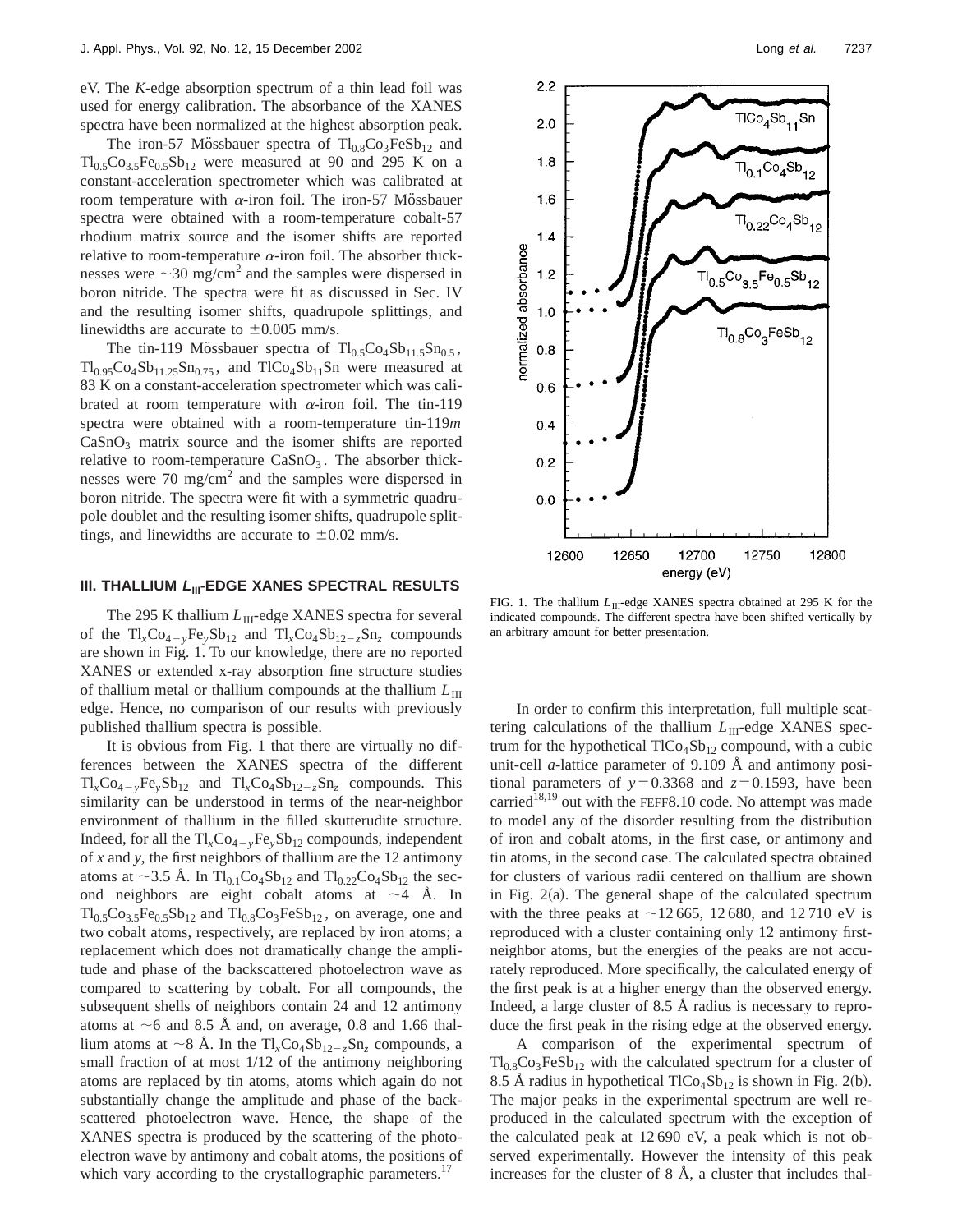

FIG. 2. (a) The thallium  $L_{\text{III}}$ -edge XANES spectra calculated for the hypothetical  $TICo<sub>4</sub>Sb<sub>12</sub>$  compound by using the FEFF8.10 code for the clusters with the indicated radii. The different spectra have been shifted vertically by an arbitrary amount for a better display. (b) The experimental thallium  $L_{\text{III}}$ -edge XANES spectrum of Tl<sub>0.8</sub>Co<sub>3</sub>FeSb<sub>12</sub> and the spectrum calculated for TlCo<sub>4</sub>Sb<sub>12</sub> by using the FEFF8.10 code and a cluster of 8.5 Å radius centered on thallium.

lium neighbor sites which are not fully occupied in the actual compound.

### **IV. IRON-57 MOSSBAUER SPECTRAL RESULTS**

The iron-57 Mössbauer spectra of  $T_{0.8}Co_3FeSb_{12}$  and  $Tl_{0.5}Co_{3.5}Fe_{0.5}Sb_{12}$  obtained at 90 and 295 K are shown in Fig. 3. These spectra have been fit with two symmetric Lorentzian quadrupole doublets, whose hyperfine parameters and relative areas are given in Table I. The major component is assigned to iron on the cobalt sublattice of the filled skutterudite. The identity of the minor component is less certain. Its hyperfine parameters do not correspond<sup>20</sup> to either  $FeSb<sub>2</sub>$ or FeSb and there are, to our knowledge, no known TlFe alloys. Further, no TlFe impurity was detected<sup>17</sup> in either sample by x ray or neutron diffraction.

Within the skutterudite lattice, there are two possible assignments of the minor component observed in Fig. 3. First, because of the partial thallium filling, the iron atoms on the cobalt sublattice have either two, one, or zero thallium atoms as second neighbors. In  $Tl_{0.8}Co_3FeSb_{12}$ , the probabilities of having two, one, and zero thallium neighbors are 0.64, 0.32, and 0.04, and in  $Tl_{0.5}Co_{3.5}Fe_{0.5}Sb_{12}$ , the probabilities are 0.25, 0.50, and 0.25. Hence, it is difficult to correlate the relative absorption area of  $\sim$ 15% observed in



FIG. 3. The iron-57 Mössbauer spectra of  $Tl_{0.8}Co_3FeSb_{12}$  and  $Tl_{0.5}Co_{3.5}Fe_{0.5}Sb_{12}$  obtained at 90 and 295 K.

 $Tl_{0.8}Co_3FeSb_{12}$  and of  $\sim$ 25% observed in  $Tl_{0.5}Co_{3.5}Fe_{0.5}Sb_{12}$ with these probabilities.

Of course, in contrast with cerium, $11$  the thallium vacancies may prefer to associate with iron or, alternatively, the thallium atoms may prefer to form a pair around either iron or cobalt. In either of these cases, the thallium does not randomly fill the voids and, as a consequence, the minor doublet could be assigned to iron on the cobalt sublattice with thallium vacancies as second neighbors. In addition, our unpublished spectra of  $Fe<sub>v</sub>Co<sub>1-v</sub>Sb<sub>3</sub>$  with *y* between 0.05 and 0.2 show, at 85 K, a doublet with an isomer shift of 0.44 mm/s and a quadrupole splitting of 0.72 mm/s, values which are similar to those of the minor doublet, a similarity that would support the above assignment of this doublet. Second, the minor doublet may be assigned to iron filling the voids of the skutterudite lattice.

The iron-57 quadrupole splitting observed<sup>14,21,22</sup> for various filled skutterudites vary from 0.14 to 0.44 mm/s. The existence of a quadrupole splitting at the iron site indicates that there is a distortion from cubic symmetry at the 8*c* crystallographic site. The filled skutterudite has a cubic structure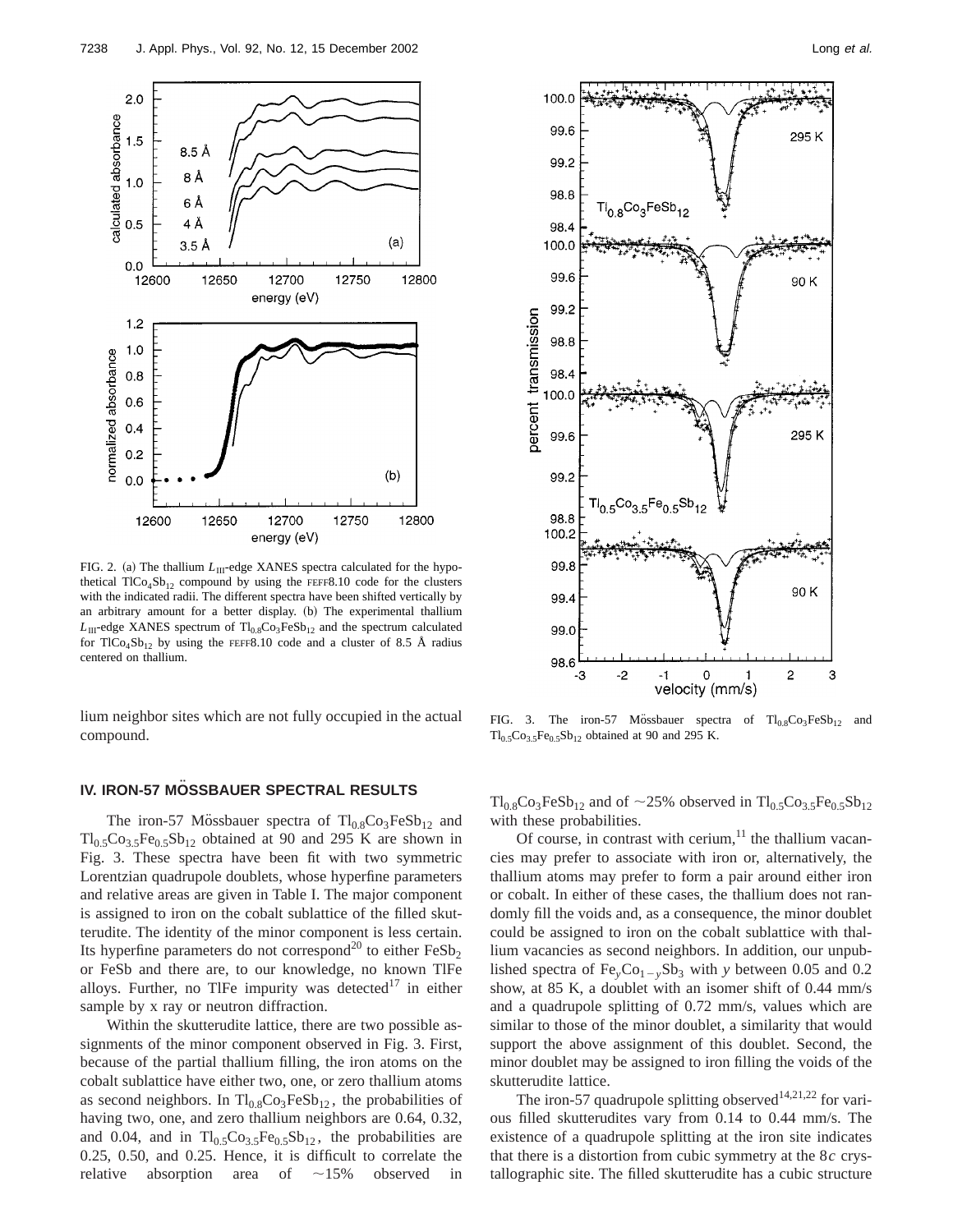TABLE I. Iron-57 Mössbauer spectral hyperfine parameters.

| Compound                          | T<br>(K) | δ<br>$(mm/s^a)$ | $\Delta E_O$<br>(mm/s) | Г<br>(mm/s) | Area<br>(% ) | Assignment              |
|-----------------------------------|----------|-----------------|------------------------|-------------|--------------|-------------------------|
| $Tl_{0.8}Co_3FeSb_{12}$           | 295      | 0.36            | 0.22                   | 0.34        | 84           | Fe on the Co sublattice |
|                                   |          | 0.18            | 0.66                   | 0.27        | 16           | uncertain               |
|                                   | 90       | 0.42            | 0.24                   | 0.37        | 89           | Fe on the Co sublattice |
|                                   |          | 0.25            | 0.91                   | 0.26        | 11           | uncertain               |
| $Tl_0$ , $Co_3$ , $Fe_0$ , $Sb_1$ | 295      | 0.35            | 0.11                   | 0.33        | 75           | Fe on the Co sublattice |
|                                   |          | 0.13            | 0.60                   | 0.26        | 25           | uncertain               |
|                                   | 90       | 0.44            | 0.10                   | 0.36        | 77           | Fe on the Co sublattice |
|                                   |          | 0.17            | 0.60                   | 0.28        | 23           | uncertain               |

<sup>a</sup>The isomer shifts are given relative to room-temperature  $\alpha$ -iron foil.

in which the distortion from a perfect square of the  $Sb<sub>4</sub>$  ring has been used as a measure of its degree of distortion. The correlation between the quadrupole splitting and the distortion of the  $Sb_4$  square is shown in Fig. 4 for the filled skutterudites with the indicated filling atom. In Fig. 4, the distortion of the antimony square is given as the difference in length between two edges of the ''square'' or better the rectangle of antimony atoms and the quadrupole splitting is that observed for the maximum filling of the skutterudite compound. Whereas there is a fair correlation for the skutterudites in which the filling atom has a formal valence between  $+2$  and  $+3$ , the quadrupole splitting measured for  $Tl_{0.8}Co_3FeSb_{12}$  is substantially smaller than expected from the distortion of the antimony  $Sb_4$  square. In the case of the  $Ce<sub>x</sub>Co<sub>4-y</sub>Fe<sub>y</sub>Sb<sub>12</sub>$  compounds,<sup>14</sup> the lattice and conductionelectron contributions to the quadrupole splitting were estimated to be  $\sim$  0.16 and 0.25 mm/s, respectively. Hence, if the lattice contribution to the quadrupole splitting in  $Tl_{0.8}Co_3FeSb_{12}$  is assumed to be 0.16 mm/s, then the conduction-electron contribution is only  $\sim 0.06$  mm/s. The different conduction-electron contributions may result from the *p*-type and *n*-type conduction mechanisms in the  $Ce_xCo_{4-y}Fe_ySb_{12}$  and  $Tl_xCo_{4-y}Fe_ySb_{12}$  and  $Tl_xCo_4Sb_{12-z}Sn_z$  compounds, respectively.

The correlation between the iron-57 isomer shift and the Wigner–Seitz cell volume available to the iron atoms in the  $R_2$ Fe<sub>17</sub> and *R*Fe<sub>11</sub>Ti compounds and their hydrides and nitrides have proven<sup>23,24</sup> very successful in understanding the electronic structure of these compounds. This correlation is shown in Fig. 5 for the same filled skutterudites included in Fig. 4. The Wigner–Seitz cell volumes have been calculated<sup>25</sup> from crystallographic parameters from literature and by using the 12-coordinate metallic radii of the different atoms. The good linear correlation shown in Fig. 5 indicates that the *s*-electron density at the iron nucleus decreases and, hence, the isomer shift increases with increases in the Wigner–Seitz cell volume of the iron site. It is rather remarkable that the Tl skutterudite, for which the iron Wigner– Seitz cell volume is substantially smaller than those observed in the other skutterudites, does indeed show a substantially smaller isomer shift. In conclusion, the variation of the isomer shift in the filled skutterudites can be understood in terms of the influence of the site size on the *s*-electron density at the iron nucleus.



FIG. 4. The correlation between the 295 K iron-57 quadrupole splitting in the filled skutterudites for the indicated filling atom and the distortion of the  $24g$  site antimony  $Sb_4$  rectangles.



FIG. 5. The correlation between the 295 K iron-57 isomer shift in the filled skutterudites for the indicated filling atom and the iron Wigner–Seitz cell volume.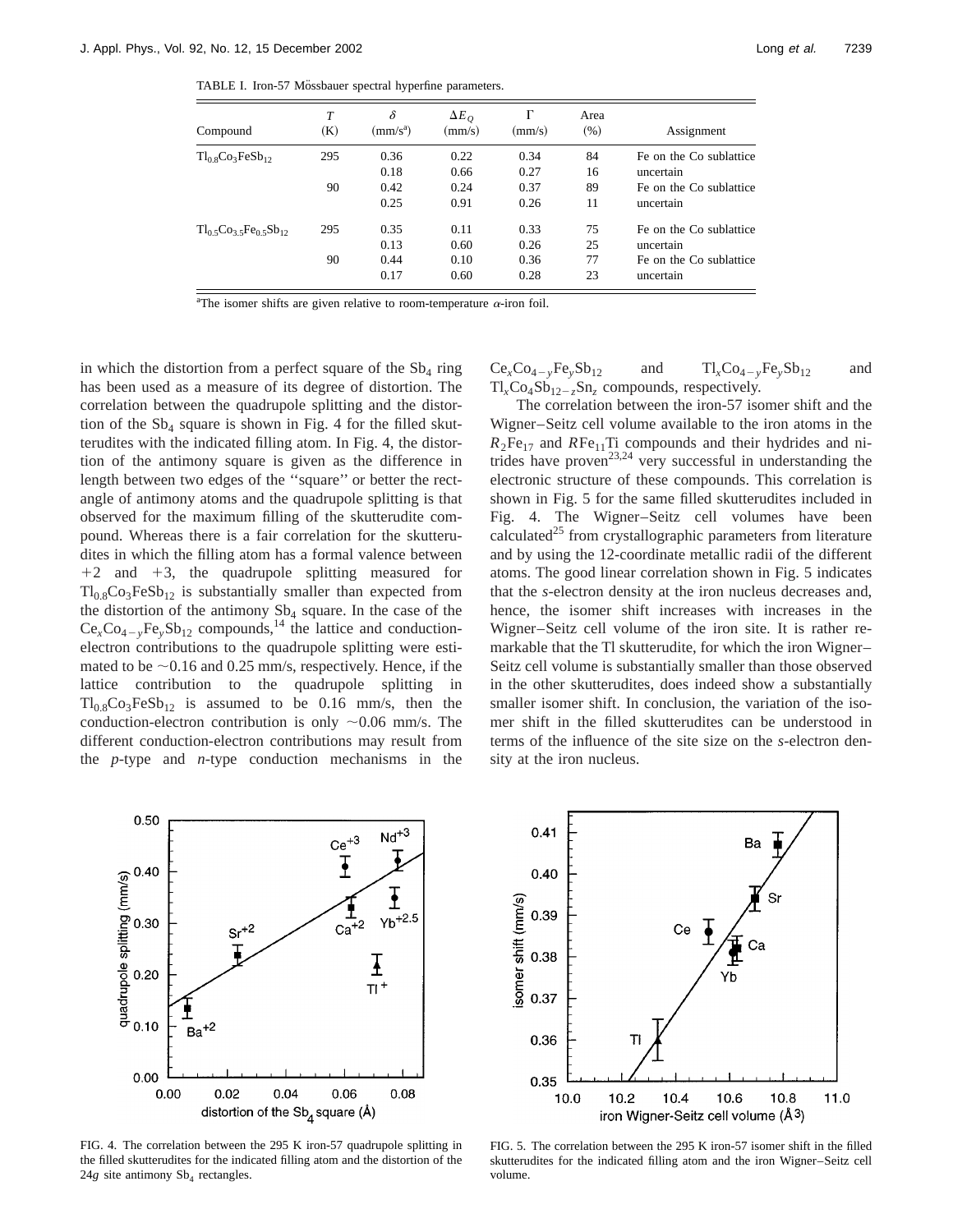

FIG. 6. The tin-119 Mössbauer spectra of  $TICo<sub>4</sub>Sb<sub>11</sub>Sn$ ,  $Tl_{0.95}Co_4Sb_{11.25}Sn_{0.75}$ , and  $Tl_{0.5}Co_4Sb_{11.5}Sn_{0.5}$  obtained at 83 K.

# **V. TIN-119 MÖSSBAUER SPECTRAL RESULTS**

The tin-119 Mössbauer spectra of  $TICo<sub>4</sub>Sb<sub>11</sub>Sn$ ,  $Tl_{0.95}Co_4Sb_{11.25}Sn_{0.75}$ , and  $Tl_{0.5}Co_4Sb_{11.5}Sn_{0.5}$  obtained at 83 K are shown in Fig. 6 and the corresponding hyperfine parameters are given in Table II. A comparison of the  $Tl_xCo_4Sb_{12-z}Sn_z$  spectra with those of related tin-containing skutterudites $^{26}$  clearly indicates that the observed doublet must be assigned to tin which resides on the antimony sublattice of the basic  $CoSb<sub>3</sub>$  skutterudite structure. The observed isomer shift of ca. 2.3 mm/s is typical of tin in an intermetallic compound and, as expected for the open frame-

TABLE II. Tin-119 Mössbauer spectral hyperfine parameters obtained at 83 K.

|                                       |            | $\Delta E_{\Omega}$ |        | Area |
|---------------------------------------|------------|---------------------|--------|------|
| Compound                              | $(mm/s)^a$ | (mm/s)              | (mm/s) | (% ) |
| T1CO <sub>4</sub> Sb <sub>11</sub> Sn | 2.34       | 1.14                | 0.97   | 100  |
| $Tl_{0.95}Co_4Sb_{11.25}Sn_{0.75}$    | 2.34       | 1.14                | 0.99   | 100  |
| $Tl_{0.50}Co_{4}Sb_{11.50}Sn_{0.50}$  | 2.33       | 1.17                | 0.95   | 100  |

<sup>a</sup>The isomer shifts are given relative to room-temperature  $CaSnO<sub>3</sub>$ .

work structure of  $CoSb<sub>3</sub>$ , its isomer shift and, hence, the *s*-electron density at the tin-119 nucleus is smaller than that observed in  $\beta$ -tin.

The tin-119 isomer shift follows a simple function<sup>27</sup> of the effective number of 5*s* and 5*p* electrons given by

$$
\delta = -0.38 + 3.10 n_s - 0.20 n_s^2 - 0.17 n_s n_p,
$$

where  $\delta$  is the isomer shift referred to CaSnO<sub>3</sub> and  $n_s$  and  $n_p$ are the effective number of 5*s* and 5*p* electrons, respectively. This equation indicates that the electronic configuration of tin in the filled skutterudites is between  $5s^{0.9}5p^0$  and  $5s^{1.15}5p^3$ . For comparison, the antimony-121 isomer shift<sup>28</sup> in  $CoSb<sub>3</sub>$  is more negative than in InSb, in which antimony is  $5s<sup>1</sup>5p<sup>3</sup>$ . Hence, the 5*s* electron density at the antimony nucleus is higher in  $CoSb<sub>3</sub>$  and antimony has an electronic configuration between  $5s^{1+x}5p^3$  and  $5s^15p^{3-x}$ . Electronic band structure calculations<sup>29</sup> give a 5*s* population of 1.77, a value which is in good agreement with this interpretation of the antimony isomer shift. In conclusion, the tin and antimony on the 24*g* site of the filled skutterudite structure have very similar electronic configurations.

As may be observed in Fig. 6, the low symmetry at the antimony site in the skutterudite structure leads to a substantial quadrupole splitting of  $\sim$ 1.15 mm/s for the tin substituted onto the 24*g* site. The antimony-121 Mössbauer spectrum of unfilled skutterudite,  $CoSb<sub>3</sub>$ , reported by Kjekshus *et al.*<sup>28</sup> exhibited a quadrupole interaction of 9 mm/s and an asymmetry parameter,  $\eta$ , of 1.0. From this quadrupole interaction and by using a ground-state nuclear quadrupole moment<sup>30</sup> of 0.28 barn and  $R<sub>Q</sub>=1.34$  for antimony-121, an electric-field gradient at the antimony site of 3.0  $\times 10^{22}$  V/m<sup>2</sup> is obtained. From the  $\sim$ 1.15 mm/s quadrupole splitting measured herein and by using a nuclear quadrupole moment<sup>31</sup> of 0.064 barn for the tin-119*m* excited state, an electric-field gradient at the tin site of  $2.8 \times 10^{22}$  V/m<sup>2</sup> is obtained. This close to perfect agreement provides excellent support for the assignment of this quadrupole doublet to tin which replaces antimony in the skutterudite structure.

The similarity of the hyperfine parameters given in Table II, indicates that the electronic properties of the rather isolated tin atoms are independent of the thallium and tin contents. This is reasonable because tin on the antimony 24*g* site has only one thallium near neighbor at a distance of  $\sim$ 3.4 Å in the fully filled skutterudite.

#### **VI. CONCLUSIONS**

The microscopic properties of the thallium, iron, and tin atoms in the  $Tl_xCo_{4-y}Fe_ySb_{12}$  and  $Tl_xCo_4Sb_{12-z}Sn_z$  filled skutterudites have been probed by thallium *L*<sub>III</sub>-edge x-ray absorption and iron-57 and tin-119 Mössbauer spectroscopy. The thallium  $L_{\text{III}}$ -edge x-ray absorption spectra are well modeled by full multiple scattering calculations, a scattering which occurs within a cluster of 8.5 Å radius centered on the thallium atom. The iron-57 Mössbauer spectra show two components. The major doublet is similar to that observed<sup>14,16</sup> in the other rare-earth filled skutterudites and is assigned to iron on the cobalt sublattice. The origin of the minor doublet is uncertain. On the basis of its hyperfine pa